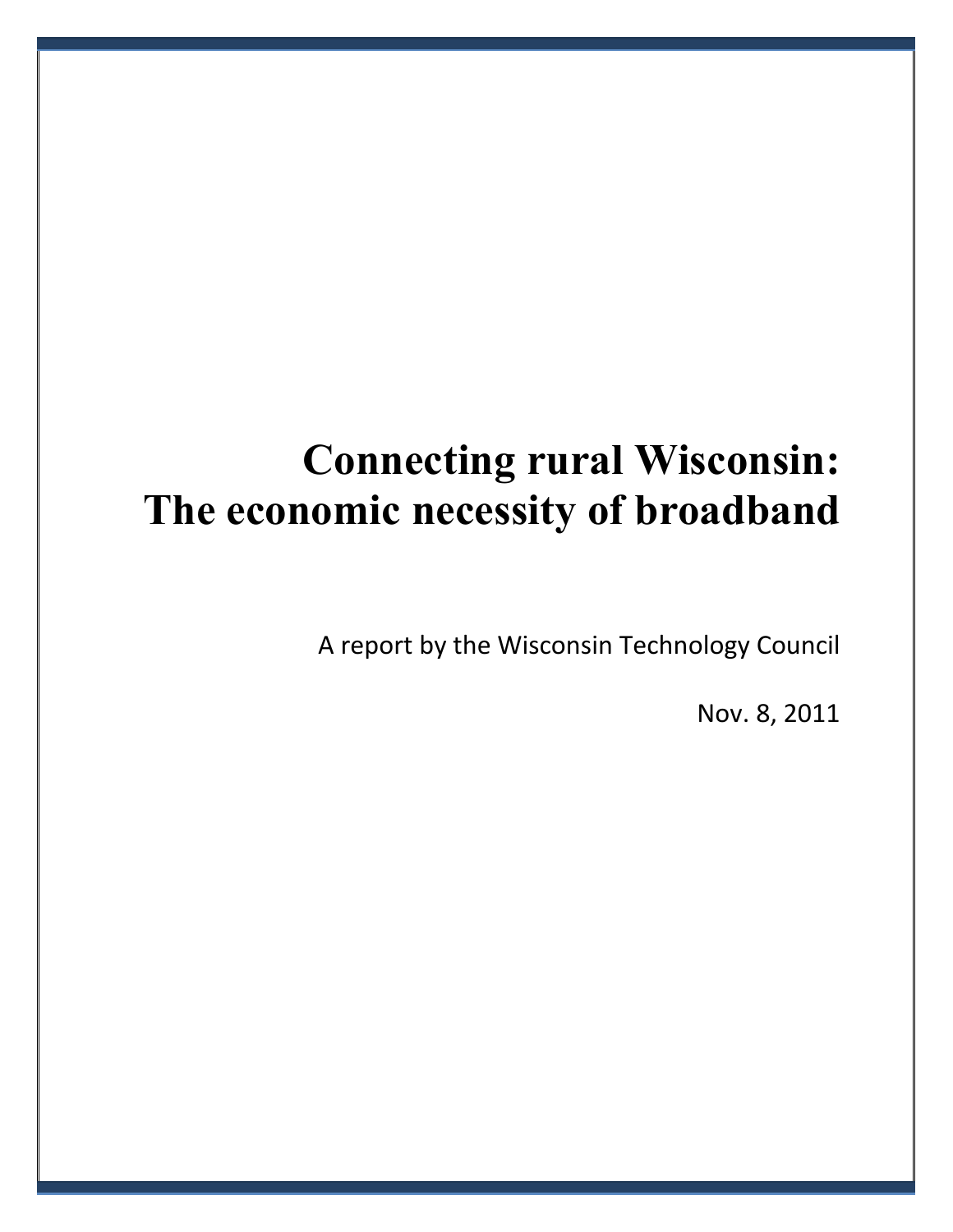### **Executive summary**

At first glance, it seemed an unlikely collection of people: Ranchers, farmers, economic development professionals, technologists and small business owners, all descending on Washington, D.C., to talk about an issue that might easily get lost among other priorities on Capitol Hill.

That issue was improving broadband connections – essentially, high-speed internet connectivity for voice, data and more – in parts of the country that often lack good connections today. For much of rural Wisconsin and similar regions nationwide, adequate broadband service can make the difference between prosperity and stagnation.

A group called "Broadband WORKS for Rural America" brought that message to Capitol Hill in early October at a time when creating small businesses is crucial to America's economic growth. Representatives from about 20 states, including Wisconsin, offered personal evidence that U.S. broadband connectivity remains middle-of-the-road among the world's developed nations – and that rural America is less connected than the country as a whole.

In fact, the Federal Communications Commission has reported that 26 million in 9.2 million households are currently not served by broadband. About 664,000 of those people live in Wisconsin, the FCC reported. If those numbers are correct, rural Wisconsin is much like the rest of rural America when it comes to broadband connections – and perhaps even a bit more disadvantaged.

This report urges federal, state and private-sector efforts to make broadband coverage more pervasive in rural Wisconsin, and explains the likely economic benefits of doing so. Those benefits include:

- Helping small businesses, which account for most new jobs in Wisconsin, to expand their markets reach and customer bases.
- Creating more businesses related to information technology, one of the fastest-growing segments of the U.S. economy.
- Enabling hospitals and clinics to make better use of telemedicine.
- **Providing rural Wisconsin residents with greater access to higher education or continued** education through "distance learning" systems.
- Making rural Wisconsin more likely to attract large data centers, which are the information storage citadels of today's IT-driven businesses and corporations.
- $\blacksquare$  Enhancing tourism, which today involves making the right sales connections on the front end – and keeping visitors connected during their stay.
- $\blacksquare$  Increasing public safety.

Specific actions could include:

1. Continue to push for a National Wireless Initiative, as described by President Obama, to make high-speed wireless services available to 98 percent of all Americans by 2016.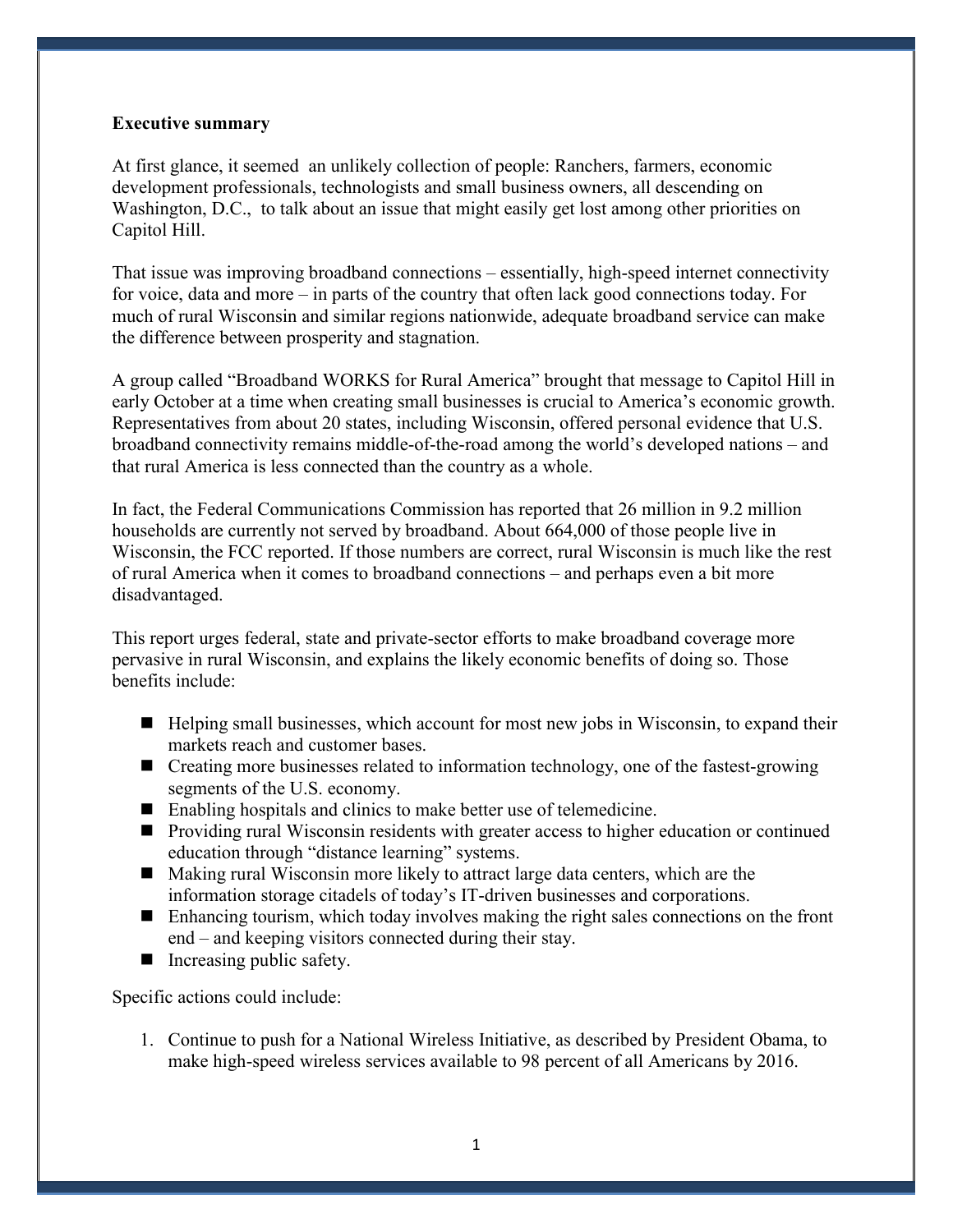- 2. Follow through on recent rounds of federal broadband grants, which are assisting communities in Wisconsin and beyond by leveraging private dollars.
- 3. Reform the Universal Service Fund to support broadband deployment, as recently recommended by the FCC.
- 4. Clear old regulatory barriers and resist creating new barriers, especially if the market can be encouraged to operate more freely.

## **Who we are**

The Wisconsin Technology Council contributes to the state's high-tech and entrepreneurial economies through its policy work, collaborative projects, educational forums and networking events.

The Tech Council is an independent, non-profit 501c3 organization led by a board of 50 members who represent tech companies of all sizes, research institutions, law, education and the investment world. These 50 leaders – who hail from all parts of the state – volunteer their time and more to help grow the state's high-tech economy. They share in the vision of a Wisconsin powered by a "knowledge-based economy" that will keep us competitive in an ever-changing world.

Our partners and affiliates work with us on projects ranging from the Governor's Business Plan Contest to the Wisconsin Angel Network. They help us develop a policy agenda for review by the governor and the Legislature. In addition to the above, our programs include the Wisconsin Innovation Network (with six chapters statewide), the Wisconsin YES! youth business plan contest, the Wisconsin Security Research Consortium, the Wisconsin Early Stage Symposium and the Wisconsin Entrepreneurs' Conference.

Our staff, boards and consultants believe Wisconsin has the expertise, resources and tools needed to compete in the 21st century economy. The Tech Council believes in building on those assets so that all corners of Wisconsin may share in the opportunity for economic prosperity.

Past Tech Council reports have focused on policy recommendations to the governor and the Legislature, including biennial reports such as "Looking to the future: A case for bold action," (2010, 2008, 2006 and 2004), "Vision 2020: A model Wisconsin economy" (2002/2003); "The economic value of academic research and development in Wisconsin" (2004, 2009); The Wisconsin Portfolio (2008, 2009, 2010); The Wisconsin Edge (2008, 2009, 2010, 2011); "Educating a Tech-Savvy Workforce" (2009); and other reports to the public, press and policymakers.

Specifically, the Tech Council has commented on broadband development and telecom competition on a number of occasions. That began with our board's first major publication – "Vision 2020: A model Wisconsin economy," and continued through our recent endorsement of legislation to update Wisconsin's telecom regulations. Members of the Tech Council staff or board have testified on several occasions before the Legislature's standing committees and the state Public Service Commission of Wisconsin on appropriate issues.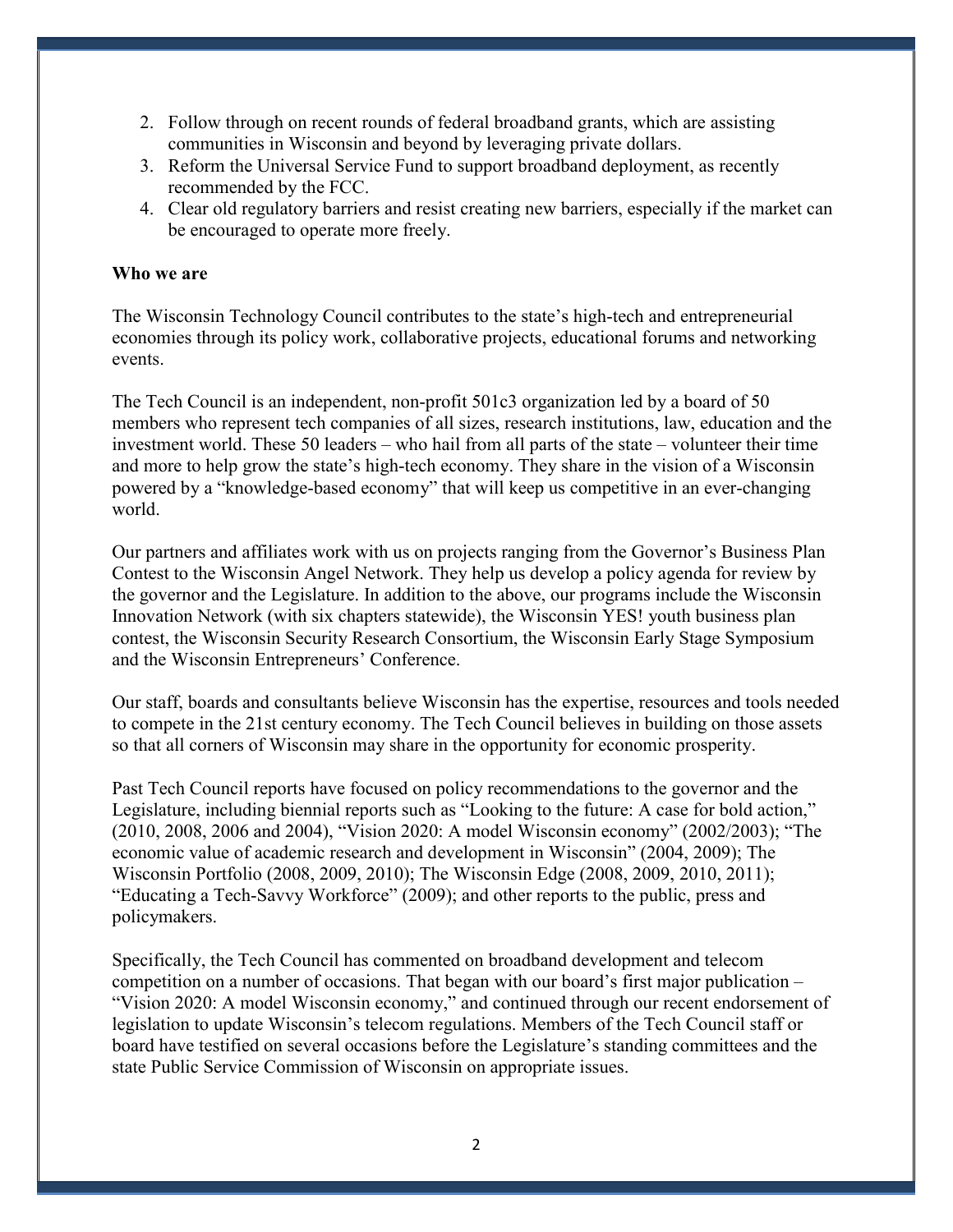### **What this report covers**

This report will examine the economic impact of greater broadband penetration in Wisconsin, especially in rural areas that are often seen as underserved.

It will note specific areas where greater broadband penetration would have a tangible effect on economic growth and job creation, such as telemedicine, eCommerce, tourism, distance education and "farm-shoring," which is the practice of bringing home data center and call center activities from abroad.

This report is issued within the context of continuing public and private efforts to speed development of broadband in Wisconsin. Those efforts include:

- **Implementation of a major telecommunications regulation update signed into law earlier** this year;
- Continuing efforts by the Public Service Commission of Wisconsin to monitor telecom trends, regulation, access and pricing for the good of consumers and communities through efforts such as the LinkWisconsin interactive broadband mapping project at [www.link.wisconsin.gov;](http://www.link.wisconsin.gov/)
- Release of federal broadband development grants in Wisconsin, which are being use by a number of carriers to extend service in rural areas;
- **Proposed reform of the Universal Service fund to support broadband, and;**
- $\blacksquare$  The proposed merger of AT&T and T-Mobile, which could affect the overall "footprint" for broadband access and quality in Wisconsin.

### **Defining the technology: What is broadband?**

Broadband is fast becoming an essential communications tool for families, businesses, schools, hospitals and virtually any other institution in America. In fact, during his 2010 State of the Union speech, President Obama called for connecting 90 percent of all Americans to the Internet within a decade.

According to the Institute for Policy Innovation, broadband means enough bandwidth to carry multiple voice, video or data channels simultaneously. Channels are separated by "guard bands" (empty spaces) to prevent interference.

The technical definition of broadband continues to be a moving target; broadband is now said to transmit at least 1.5 Mbps (existing networks more commonly offer about 500 Kbps). Sometimes, broadband refers to any high-speed, always-on Internet connection like DSL and cable. Wireless broadband services such as WiMax are being rolled out, promising to bring lowcost broadband to remote areas.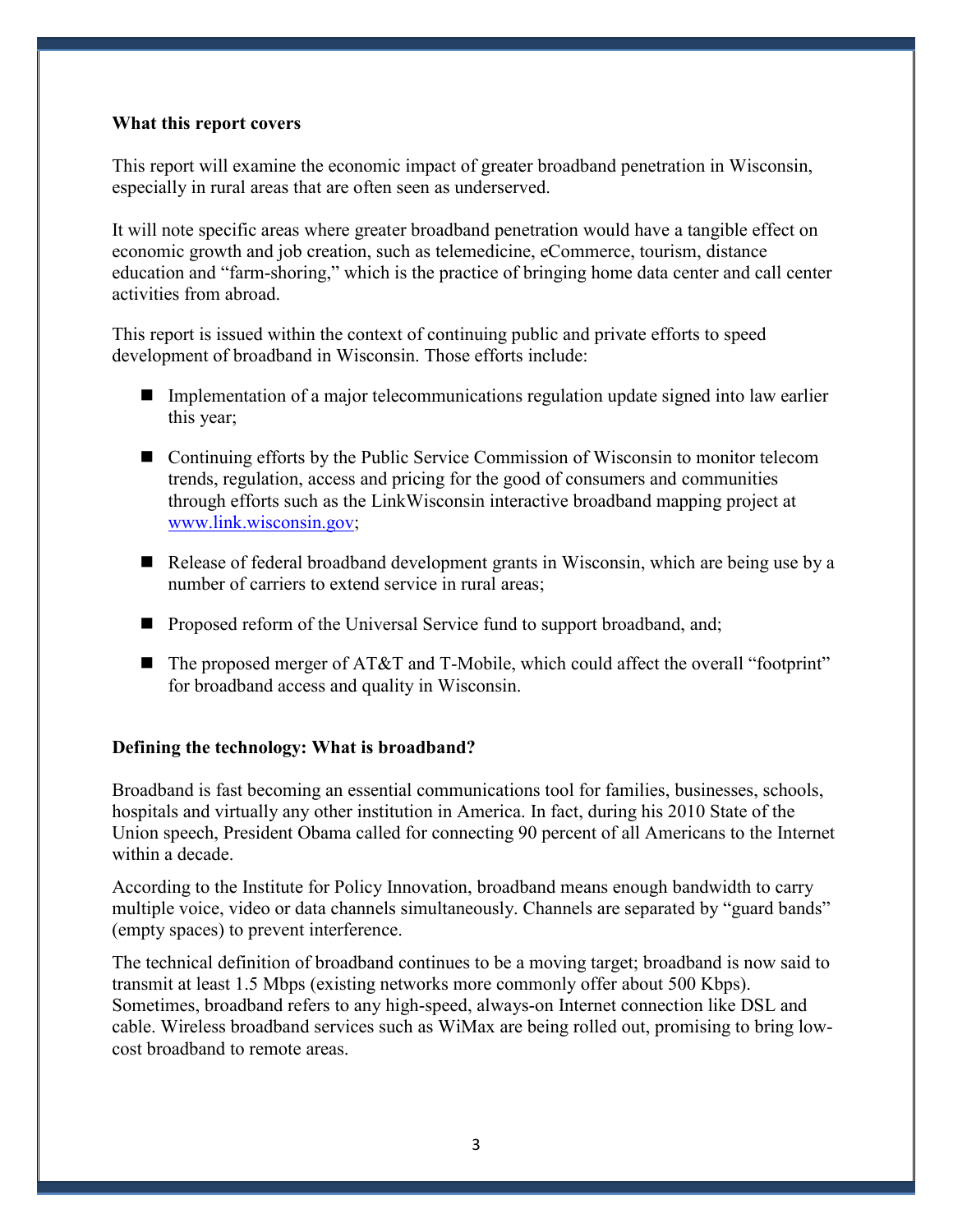The FCC has sought to classify cable broadband service as an "information service" rather than a "telecommunications service" and thereby keep broadband lightly regulated. This decision was upheld by the U.S. Supreme Court in 2005. The FCC also has classified telecom-provided DSL broadband as an information service. This makes sense from a federal as well as a state perspective; all forms of broadband data access should be regulated on an equal basis.

The FCC has also recognized that broadband barriers would impede the investments needed to build out broadband networks. The threat that additional rules would be imposed on broadband, or that natural market consolidations cannot take place, is one reason that deployment in the United States now lags behind that of some other countries.

# **What is the problem with broadband in Wisconsin?**

Wisconsin ranks low within the United States in some important broadband categories. It is among the worst-ranked states in terms of high-speed broadband Internet access and the percentage of households with multiple wire line providers, according to a 2011 report by the National Telecommunications and Information Administration.

Wisconsin ranked 43rd out of the 50 states, the District of Columbia and U.S. territories in the percentage of households with access to broadband at download speeds of greater than 3 mbps. It ranked 44th in percentage of households with greater than three wire line broadband providers.

The data was compiled for the NTIS National Broadband Map, a searchable map and database of broadband coverage nationwide.

While Wisconsin broadband coverage is more favorable by some FCC standards, a report issued in March 2011 noted that Wisconsin's percentage of residential broadband (2000 kbps) connections was 84.7 percent, which was lower than comparable percentages in all but 10 states.

Greater broadband availability in Wisconsin also appears to be a priority for executives in the state's tech sectors. A survey of tech executives in Wisconsin by The Luminis Group on behalf of the Tech Council and WisBusiness.com asked the following: "How important is improving broadband Internet access to the state's economic growth?" Eighty-two percent of the 100 respondents ranked it "very important" or "somewhat important."

### **Sizing up the economic potential of greater broadband penetration in Wisconsin**

An arm of the United Nations recently noted that 2010 was the year when the world hit 5 billion cell phone users and 1 billion mobile broadband subscribers. Think about that for a second. That's almost as many cell phone users as there are people on the face of the planet.

It's a remarkable commentary on the revolution in telecommunications that has swept across the world. From Singapore to the Serengeti, people are using mobile, wireless devices to access the internet for reasons that range from the personal to the professional.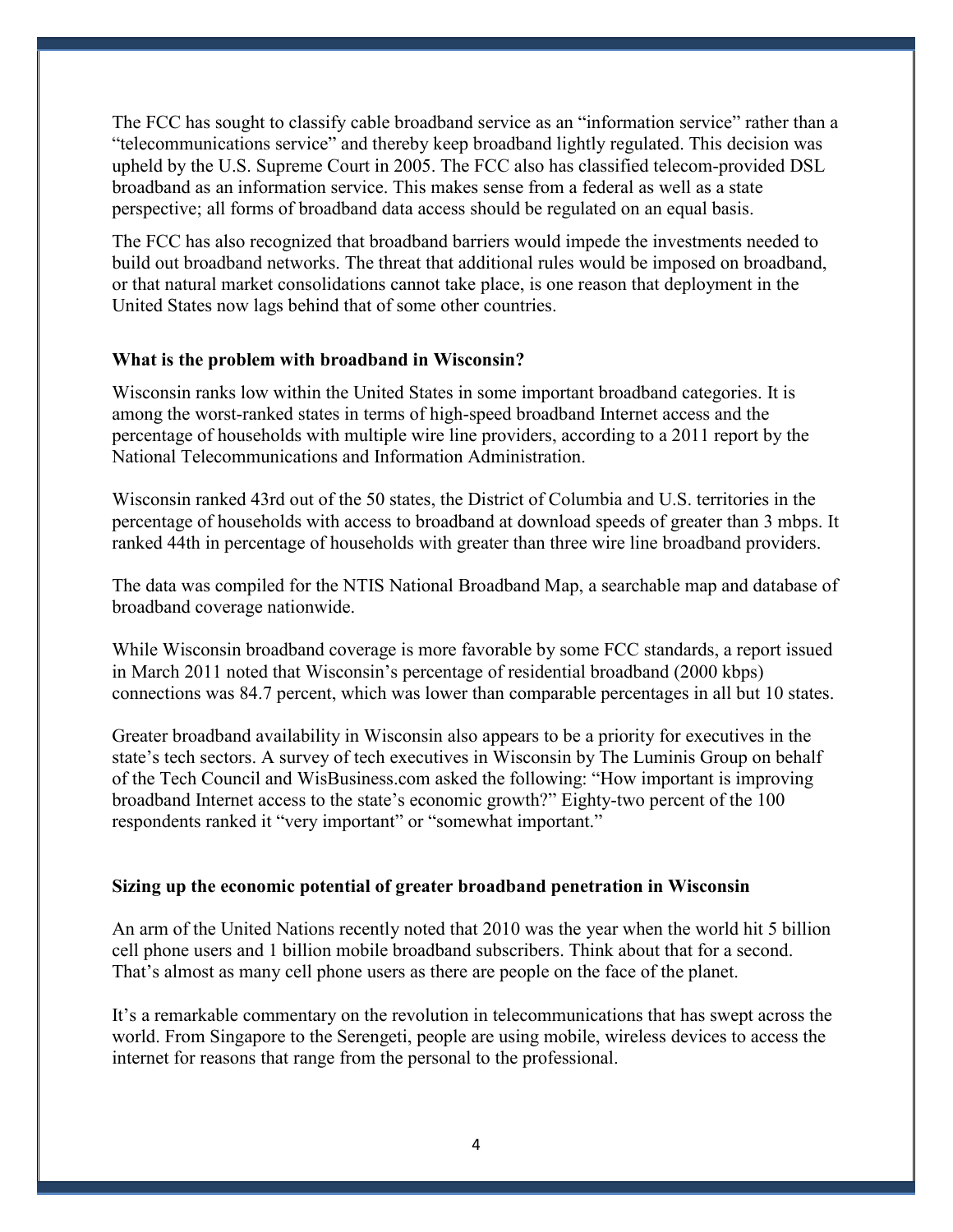And yet, a good deal of Wisconsin still seems trapped in a time when "telecom" meant a plain black analog telephone hanging on the wall.

Today, telecommunications is defined broadly to reflect a tidal wave of change in the age of digital computing and the Internet. The early  $21<sup>st</sup>$  century meaning of telecommunications is the transmission and distribution of multiple forms of data – voice, text, video, music and more – through a variety of means. Seemingly overnight, the revolution in telecommunications has shattered rules that generations believed to be unwavering.

Rethinking barriers tied to the landline era are part of Wisconsin's overall effort to ensure that its telecom systems are world-class and that all regions of Wisconsin, from its major cities to its rural areas, have a chance to compete in the  $21<sup>st</sup>$  century marketplace.

While Wisconsin is getting more aggressive about deploying broadband networks and even using federal stimulus dollars to do so, the law and the regulatory culture haven't kept up. In fact, efforts to nudge Wisconsin's regulatory structure closer to the times sometimes come across as painfully slow.

Within five years, the United Nations predicts, Internet access by people on the move – such as laptop computers and "smart" mobile devices – will exceed web access from desktop computers.

In order for Wisconsin to compete in that changing world, all geographic regions need to move beyond 20th century land-line service. Wisconsin is still a state of small towns and rural communities. Some of these areas lack the critical mass of people, institutions and capital to easily attract high-tech businesses.

But that does not mean they are bereft of assets. Rural communities and small cities can offer a quality of life that is attractive to many workers. They can supply highly motivated workers with a commitment to quality. They can offer lower business costs for land and construction. For rural Wisconsin to prosper in the Real-Time Economy, however, it must fully participate in the global communications revolution.

After all, 5 billion cell phone users worldwide can't all be wrong.

### **Why greater broadband access and cell-phone service is important to rural Wisconsin**

Much like other rural communities across the United States, rural Wisconsin would benefit directly and indirectly from enhanced broadband connections. Here are some reasons why:

- $\blacksquare$  It allows small businesses, which account for most new jobs in Wisconsin, to expand their markets and customer bases to the national and even international levels through greater penetration in eCommerce sales channels.
- $\blacksquare$  It creates more opportunities for creation of businesses related to information technology, one of the fastest-growing sectors in the U.S. economy. Wisconsin is  $21<sup>st</sup>$  among the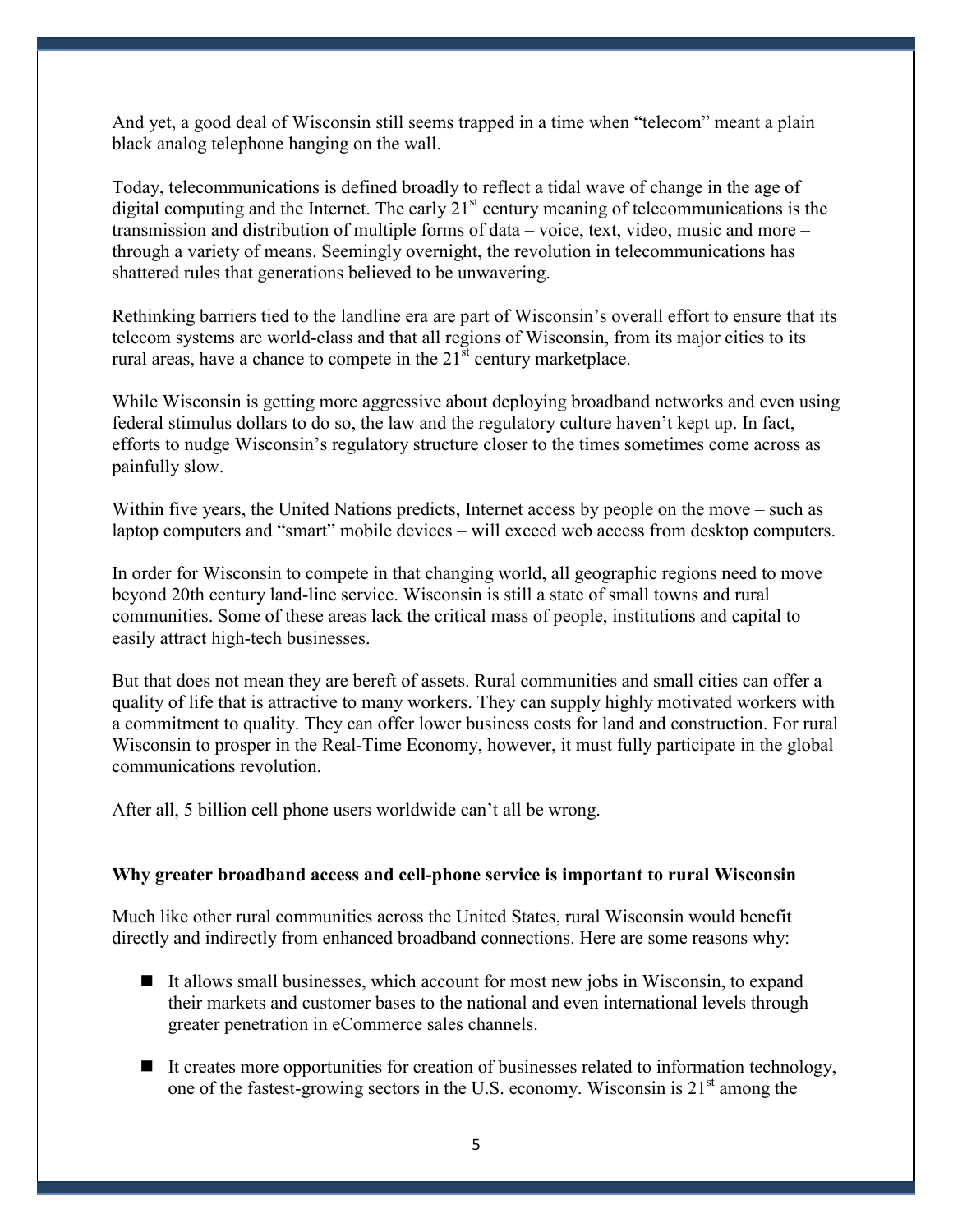states in IT employment, according to the latest CyberStates survey, and is poised for growth in development of software, mobile applications and Internet solutions. Growth in these areas would be facilitated if the right communications "highways" are opened to all parts of the state.

- It enables hospitals and clinics to better utilize telemedicine applications. An example might be rapidly locating digital medical records and medical images that can be easily transmitted to doctors or clinics in remote locations. This can save lives and improve health. Wisconsin is a hotbed of electronic medical record innovation through companies such as Epic Systems and the Marshfield Clinic, and greater broadband penetration could help capitalize on that.
- It provides rural Wisconsin residents with greater access to higher education through distance learning systems. Most schools are wired, but many students cannot tap into those networks at home. Because there is presently an unsettled situation involving proposals to expand broadband through the University of Wisconsin System or private providers, the market would appreciate some degree of certainty through established providers.
- It makes rural Wisconsin more likely to attract large data centers, which are the information storage citadels of today's IT-driven businesses and corporations. This is a good fit with our financial services, business services and insurance agencies.
- It will enhance tourism. Wisconsin continues to be a prime tourism destination in summer as well as winter months, but some providers of tourism services find themselves losing opportunities to make or close sales if broadband service is unavailable or slow. Also, today's tourists want to stay connected during their stay. They don't want to send postcards that reach home days later; they want to e-mail, use Facebook or Twitter to stay in touch with family, friends and colleagues.
- $\blacksquare$  It will enhance public safety by allowing more rapid response to emergencies, whether those are medical emergencies, police emergencies or events related to natural disasters.

### **Why small business start-ups are vital – doomed to fail without broadband**

If there's one part of the economy that constantly aspires to chug uphill, even during hard times, it's the start-up sector. The U.S. and Wisconsin economies undergo constant renewal through the creation of small businesses that provide innovative products and services, and which help foster markets where none existed before.

In a 2010 report, Tim Kane, a senior research analyst at the Ewing Marion Kauffman Foundation in Overland Park, Kan., concluded that start-ups aren't everything when it comes to job growth. They're the only thing.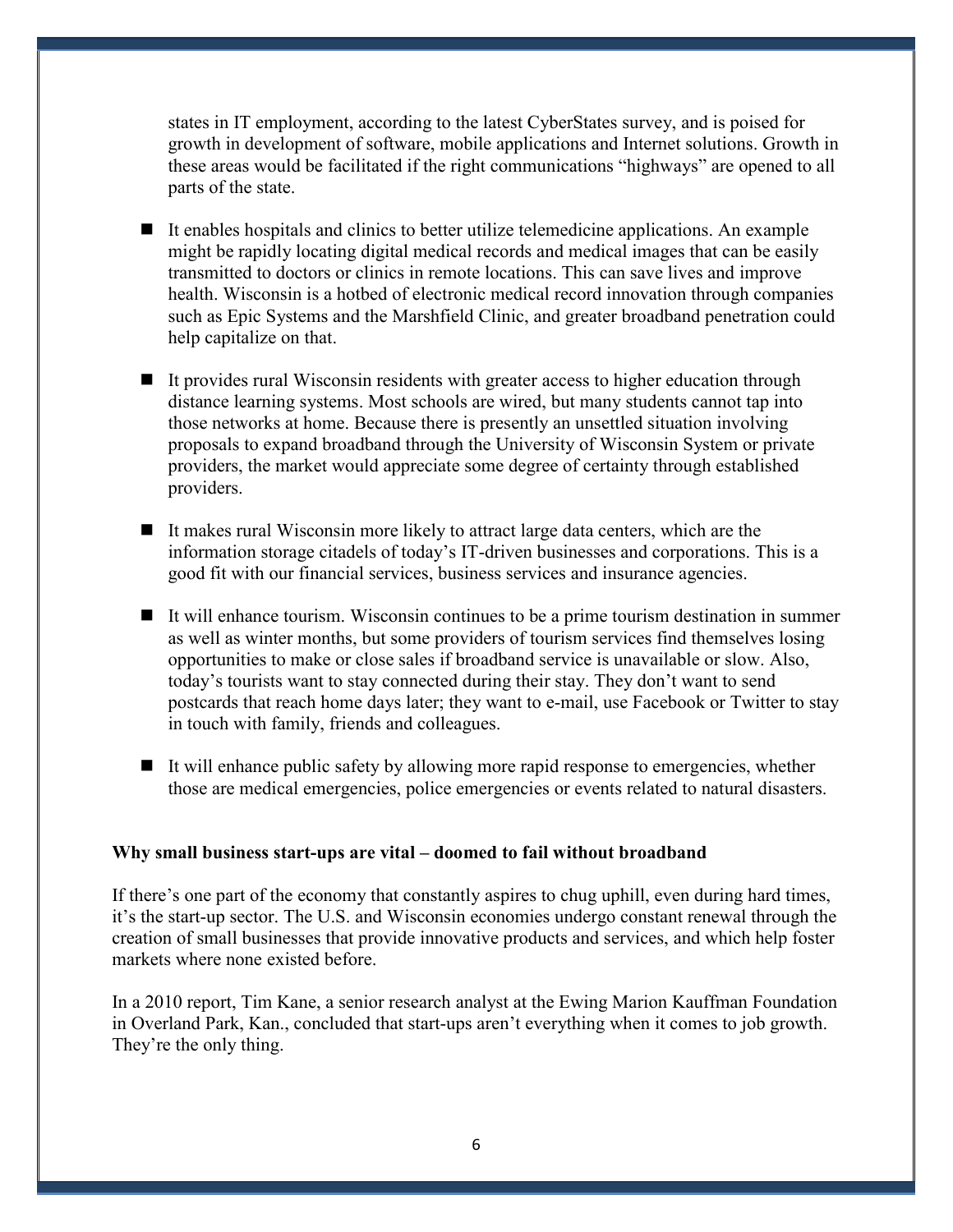In his report on "The Importance of Start-ups in Job Creation and Job Destruction," Kane drew upon federal data from 1977 through 2005 and which crystallized what most economists and development experts have believed for years: Start-up companies drive job growth.

"… Without start-ups, there would be no net job growth in the U.S. economy," the paper noted. "That fact is true on average, but also is true for all but seven years for which the United States has data going back to 1977."

The report went on to explain that companies in their first years are largely "job creators" but older firms – five years old and older, generally speaking – are net "job destroyers." It's the latest empirical evidence to support the decades-old concept of "creative destruction," a term that describes how the economy constantly remakes itself from the bottom up as new ideas and companies replace the old.

In today's knowledge-based economy, start-up companies cannot survive in an environment that does not include access to broadband. In rural Wisconsin, the fate of economic development rests, in part, on those companies being able to compete far outside their communities. In a world where a growing percentage of consumers use the Internet to shop for goods and services, many companies cannot afford to be confined by geography when it comes to attracting customers.

# **How broadband drives R&D and medical innovation**

It's hard to think of an academic research field today that isn't driven by the ability to analyze, send and receive huge sets of data.

From genomics to astronomy, and from biotechnology to medical imaging, scientific research today is inexorably linked to high-end computing and network connections.

Consider the Morgridge Institute for Research, which recently opened as the private R&D arm of the Wisconsin Institutes for Discovery in Madison. Its research projects are all "interdisciplinary," meaning they involve a mix of sciences: biotechnology, medical devices, medical imaging, information technology and nanotechnology.

"At the Morgridge Institute, we're very dependent on our ability to connect with leading-edge networking technologies," said Dr. Sangtae Kim, director of the institute. Kim was once a division chief within the National Science Foundation, which worked to build high-end cybernetworks for researchers.

Those networking technologies are dependent on high-quality broadband, which is the pipeline for moving large amounts of data.

The Morgridge Center intends to work with other UW System campuses, which means broadband accessibility throughout the 13 four-year UW campuses will be essential. Consider the following projects facilitated through the WiSys Technology Foundation, which provides intellectual property services to UW System campuses outside Madison.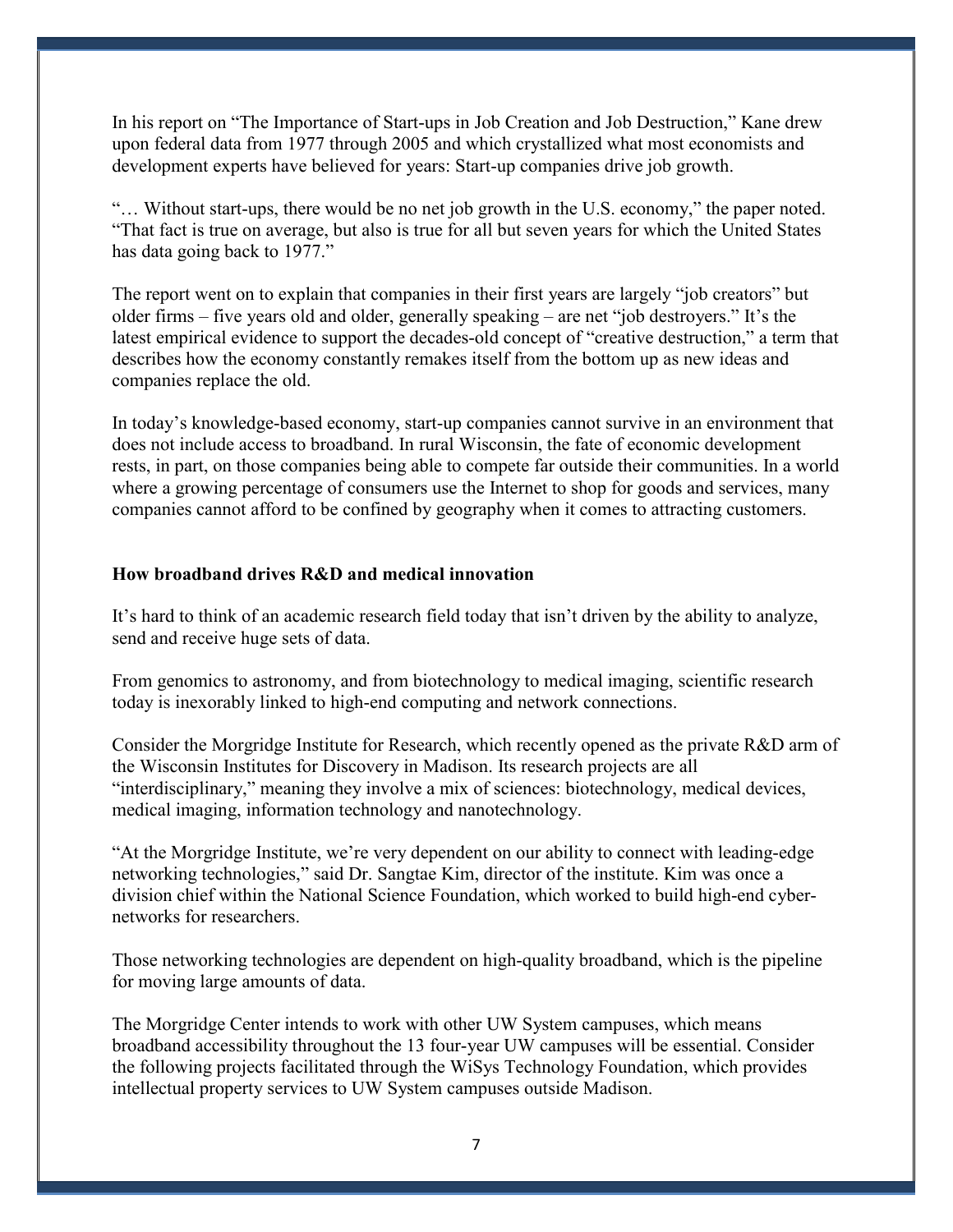- Mensa Systems LLC of Menomonie is developing a cost-effective digital network that will provide real-time alerting to Wisconsin dairy farmers when there are changes in the health status of their cattle, which will reduce cattle loss;
- Shamrock Energy Corp. of Oshkosh is developing a high-density energy storage and management system for automobiles and industrial uses;
- Xolve Inc. of Platteville is exploring development of graphene, a nanomaterial that holds great promise in improving the strength of industrial materials. This project links researchers at the UW-Platteville with others in UW-Madison and beyond.

Predicted savings in health care represent a significant benefit of broadband diagnosis, monitoring and other services. Broadband can be used in a variety of new ways, including the monitoring of elderly, infirm, or individuals with disabilities at their current residences or less expensive community healthcare centers, and the delivery of medical care directly through "telemedicine," or two-way video communication between patients and health care providers.

These benefits are estimated to accumulate to at least \$927 billion over 25 years (measured in 2005 dollars), which is equivalent to half of what the United States currently spends annually for medical care for all its citizens (\$1.8 trillion).

Consider these comments from Edna Devries, division medical director for the Marshfield Clinic, which serves patients across northwest Wisconsin:

"Many people think of access to broadband as an economic issue, or maybe a social issue. Speaking as someone who is in the business of saving lives, I believe broadband is a health care issue… We leverage broadband to optimize medical care. The Marshfield Clinic serves most of northern Wisconsin through 43 regional centers, with more than 1,000 physicians and nonphysician providers.

"At the core of our care is our transformation to chartless campuses. By the end of 2007, all our centers were chartless, and we now have electronic health records on more than 2 million patients. Because we have moved patient information to an electronic form, physicians can use tablet computers to access and update patient information regardless of their location. As patients move through the system, between offices, clinics and specialists, their up-to-date records are immediately available…. In remote areas, telemedicine is a growing need that will depend entirely on broadband access."

### **How broadband can help develop Wisconsin's "cleantech" industries**

Unless someone strikes oil in Oshkosh, discovers natural gas in Necedah or mines coal in Colfax, the state of Wisconsin is destined to remain largely dependent – perhaps for decades – on outside sources of energy that power its homes, businesses and vehicles.

That economic dependency can be slowly but steadily reduced, however, if Wisconsin builds on its emerging expertise around development of new sources of energy. Those sources of energy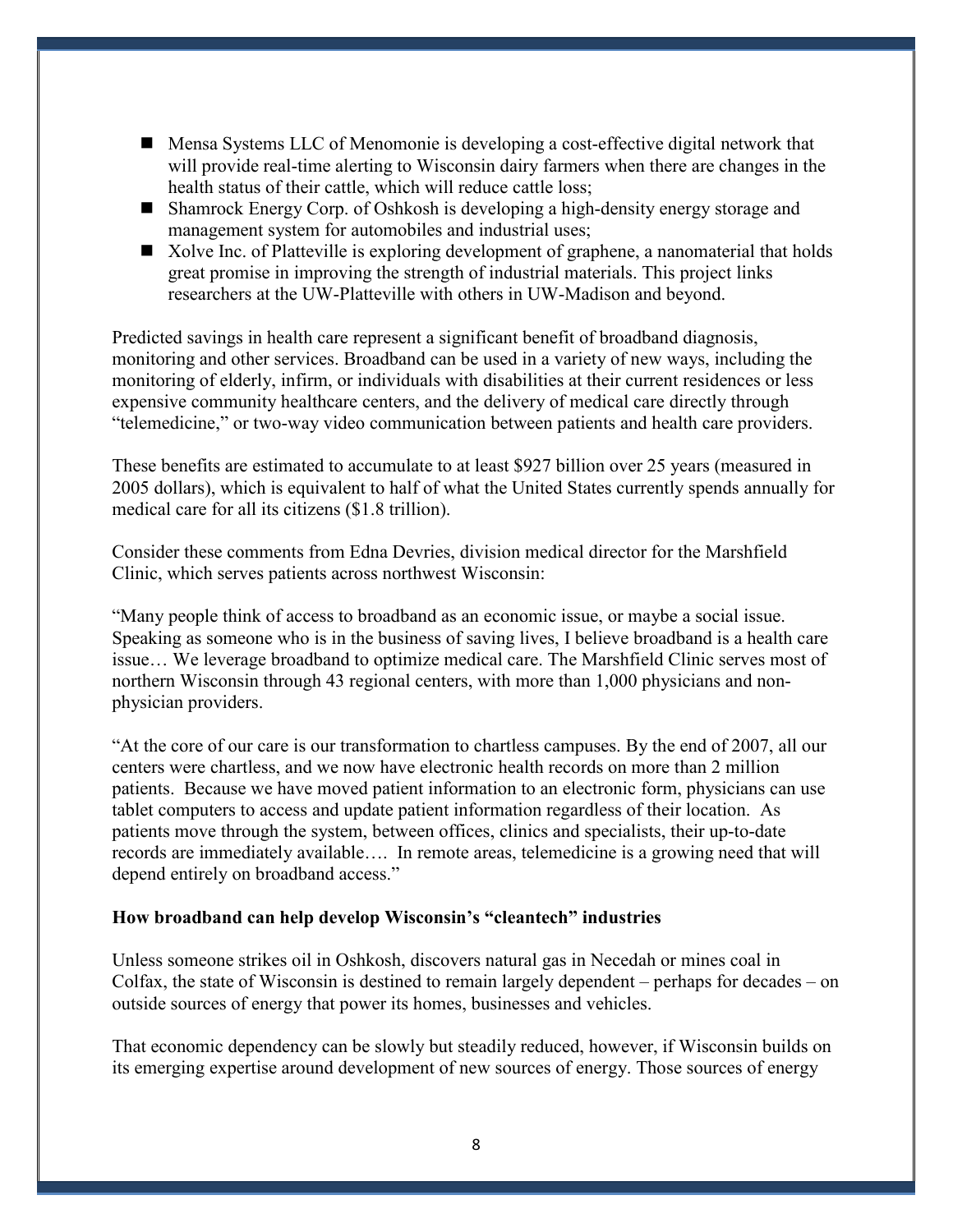will be coordinated through "smart grids" and other control systems, all of which will require interruptible communications links.

Alternative energy will bring opportunities for emerging companies throughout Wisconsin – but especially in rural parts of the state. If those locations lack strong broadband connections, however, development could be slowed or actually take place elsewhere.

A current example is wind energy. While not all of Wisconsin is geographically ideal for wind generation sites, the state is home to a number of companies – many of which are located in rural areas – that produce wind power components.

Wisconsin's manufacturing foundation has given rise to companies that build parts for wind turbines, and its historic strengths in batteries and electrical controls might someday yield storage systems that hold wind-generated electricity. That could transform wind from an intermittent power source to electrical power that more closely matches peak demands.

The potential for biomass as a source of electric generation is still emerging. Switchgrass, for example, is highly efficient in terms of net energy produced, can be grown on marginal lands and could become an important cash crop for Wisconsin farmers. Real-time connections to get supplies to collection points are essential, however, for generating systems to work.

In addition to wind and biomass, Wisconsin's emerging energy technologies include nextgeneration biofuels (such as cellulosic ethanol and "green" gasoline), new engine technologies, advancements in nuclear fission and fusion research, energy storage and solar power. Through the state's engineering colleges and other centers such as the U.S. Forest Products Laboratory and the Great Lakes Bioenergy Research Center, work continues on a mix of technologies that will position Wisconsin for the years and decades ahead. Broadband would facilitate connections between researchers in major centers and companies located remotely.

Wisconsin has a huge economic stake in building a more diverse, cost-effective energy base. It also has the research base, natural resources and industry mix to do so. Building a stronger communications infrastructure that includes broadband will allow that transformation to take place statewide.

### **How broadband can build Wisconsin's workforce participation rate**

Wisconsin's workforce participation rate has historically exceeded the U.S. average. That rate is a measure of how many adults are actually employed, even if they are employed part-time. In December 2010, Wisconsin's workforce participation rate was about 69 percent compared to about 65 percent nationally.

But experts believe the state's workforce participation rate will drop as Wisconsin's population ages, there are fewer two-earner families, or the state fails to attract the kind of highly skilled workers – many of whom are from other states or nations – needed to expand the economy. Greater broadband penetration will be a factor in enhancing workforce participation.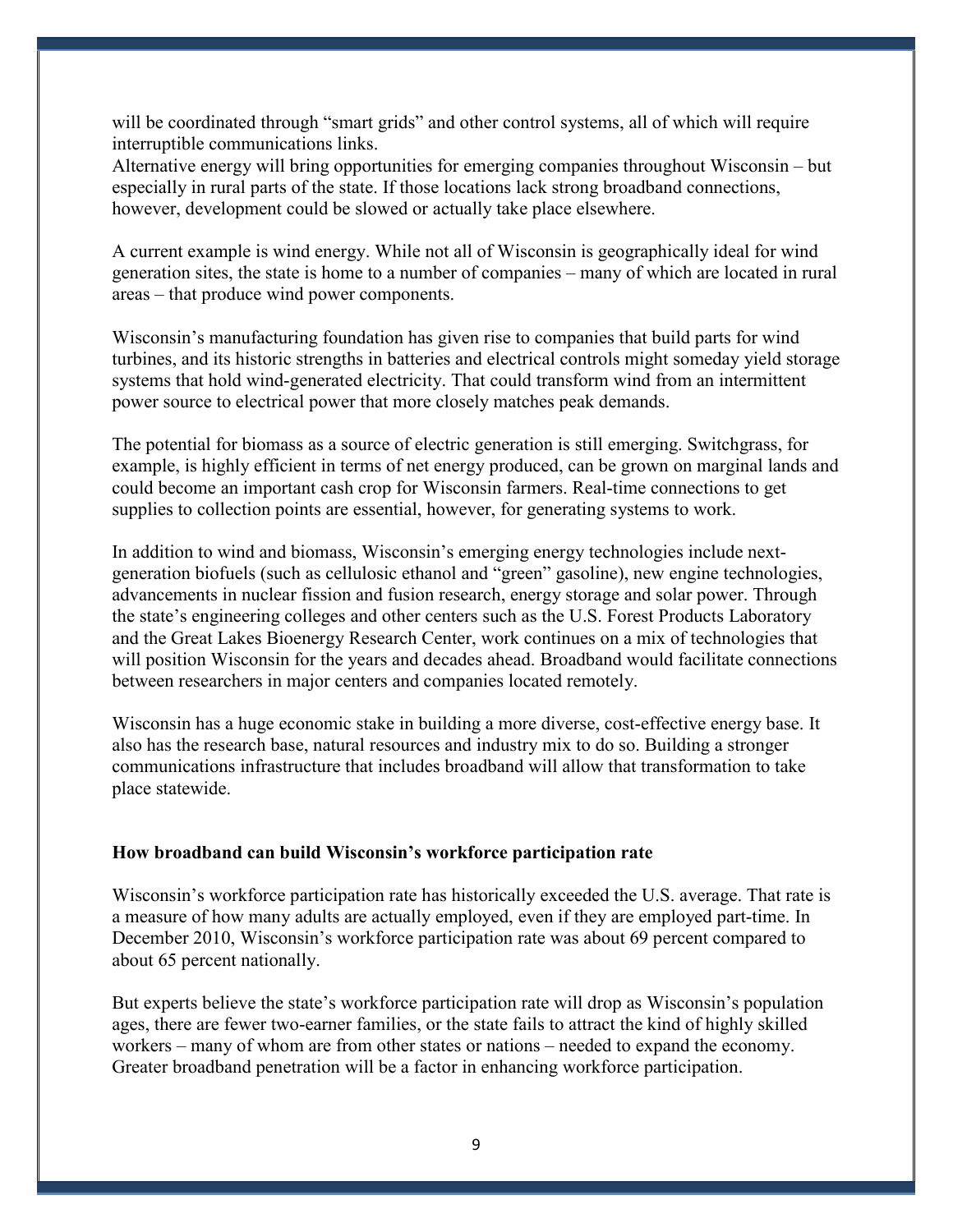Because Wisconsin is the nation's No. 2 state in per capita manufacturing employment, perhaps it's no surprise the state would also be No. 2 in the number of workers gaining advanced certifications – often earned online. Such certifications are a leading indicator of the modernization of Wisconsin manufacturing, which continues to increase productivity thanks to commitments to safety, quality, technology and improved processes. Nearly 3,000 manufacturing workers in Wisconsin earned advanced certificates in 2010, the Department of Workforce Development reported.

Wisconsin is not without its workforce challenges, of course. The percentage of adults with fouryear college degrees continues to run behind the U.S. average – about 25.7 percent in Wisconsin versus 27.9 percent nationally, 31.5 percent in Minnesota and 30.6 percent in Illinois. That's mitigated, at least in part, by the state's above-average number of degree-holders from two-year colleges, such as the Wisconsin Technical College System.

Wisconsin may also be losing an edge in two-earner families as more women simply drop out of the workforce rather than find part-time or limited-term jobs. Richer broadband connections in rural Wisconsin would allow the state to compete with other locations – including off-shore locations – for jobs in call centers and other information centers. The "off-shoring" phenomenon is seeing a partial reversal, especially in information technology, as companies discover they can accomplish higher quality work for comparable pay in rural America.

Wisconsin needs skilled workers of all types – from recent college grads to older workers who have sought retraining, to people from outside Wisconsin who want to live and work here. Greater broadband penetration will enhance distance education and other efforts to attract and retain workers. And in communities that worry about keeping their young workers at home, broadband offers one more reason to stay.

### **How broadband is a "must" in the venture economy**

Angel and venture capital are important drivers of the entrepreneurial economy. However, areas of the country that lack adequate broadband access will find they are mired in venture "no-fly zones" unless online access to businesses and markets are improved.

In fact, it is not an over-dramatization to say areas of Wisconsin that lack adequate broadband penetration are also areas that can expect little or no angel and venture capital investments.

Through its Wisconsin Angel Network, the Wisconsin Technology Council works with 24 angel networks or funds across Wisconsin, including several in areas of the state that could benefit from more entrepreneurial activity. Networks in northern Wisconsin include the Northwoods Angels, the St. Croix Valley Angels, Central Wisconsin Business Angels, the Lake Superior Angel Network and the NEW Fund. Managing directors or partners in those funds report that broadband access is instrumental to their investment decisions.

"Broadband is absolutely essential for economic development in rural areas such as northern Wisconsin," said Dick Leinenkugel, a former Wisconsin secretary of Commerce and one of the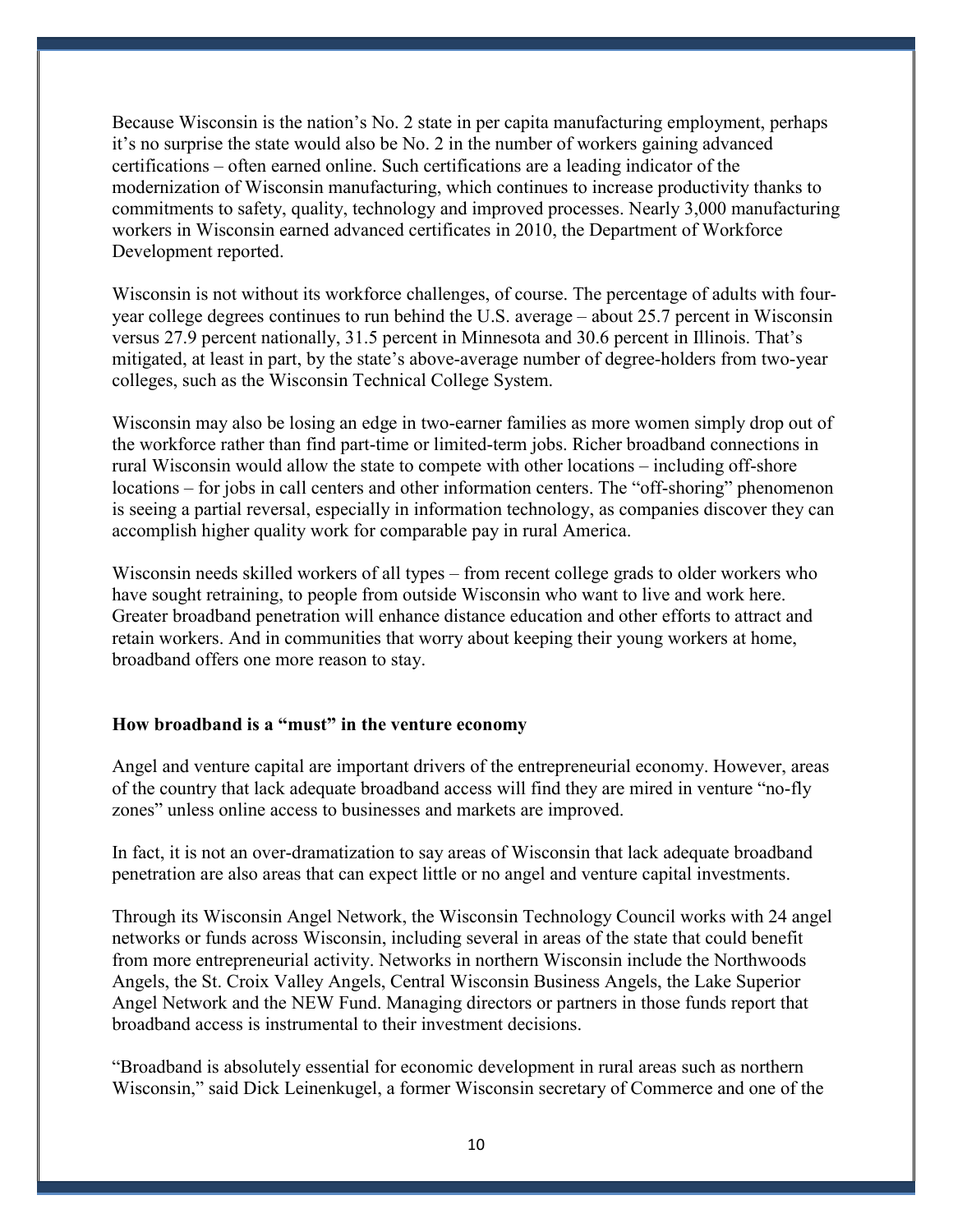founders of Northwoods Angels. "Early in the last century, Wisconsin invested in a farm-tomarket road system that helped build the diary industry. Today, we need to build a different sort of 'highway' system for telecommunications."

Why is venture capital important? Venture-backed companies in the United States represent 21 percent of GDP – at an investment rate of about .2 percent. That's a huge return. Those companies also represent 11 percent of the nation's private employment. That's 11.87 million jobs.

If Wisconsin had received its proportional share of venture capital over time, that would mean 259,215 jobs today versus the 60,156 venture-rooted jobs created over time. Access to rich broadband connections would enhance the ability to build and attract venture and angel investments.

Wisconsin has 1.84 percent of the nation's population but roughly one-half of 1 percent of U.S. venture capital investments, based on five-year averages. Worse yet, it has about one-tenth of 1 percent of all venture capital under management. That's mostly because there are so few venture firms in Wisconsin, which otherwise has all the ingredients for success.

The state's assets include a strong tradition of entrepreneurship, above-average research and development investment, high production of patents and other intellectual property, and a skilled work force created, in large part, by the state's education system. Wisconsin also has one of the strongest angel capital foundations in the country. But it lacks venture capital, which is often needed to bring young companies to the next stage.

### **How broadband can spur job creation**

A major reason why policymakers should embrace efforts to speed broadband deployment is to attract new investment to the communications sector so consumers can receive the services they want at competitive prices. New investment in telecom is necessary to deliver this result, and the states that attract it will also reap the added rewards of job creation and economic growth.

- Every \$5 billion invested in broadband infrastructure would directly create 100,000 new jobs in the telecommunications and information technology industries alone in the year in which the spending occurs, according to President Larry Cohen of the Communications Workers of America.
- An analysis by the Information Technology and Innovation Foundation found that \$10 billion of investment in one year in broadband networks will support an estimated 498,000 new or retained jobs throughout the entire U.S. economy for a year. These include direct jobs, such as technicians to deploy broadband cable and equipment; indirect jobs created to supply the materials; and induced jobs, such as jobs in restaurants and retail stores created as the newly employed or retained workers spend their paychecks.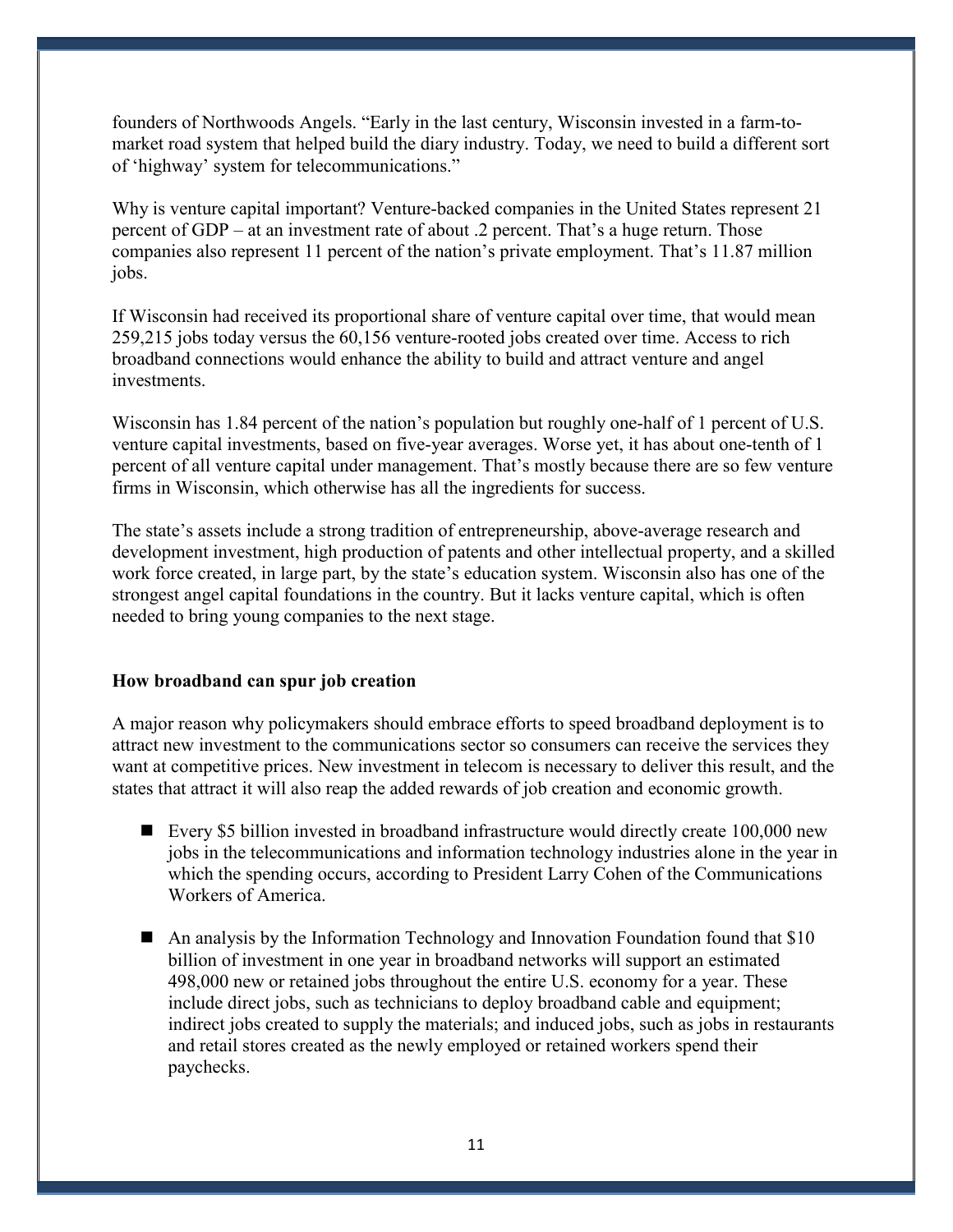- If the AT&T/T-Mobile merger takes place, the combined company will invest \$8 billion over seven years in a stronger infrastructure. That includes investments in 4G LTE coverage, which is expected to reach 97 percent of all Americans. The Economic Policy Institute found that AT&T's planned investments would generate at least 55,000 new and direct jobs over time. That number is consistent with other studies.
- A study by the Brookings Institution found that 300,000 private non-farm jobs are created throughout the entire economy for every 1 percentage point increase in broadband penetration. The authors concluded that employment in both manufacturing and services industries (especially finance, education and health care) is positively related to broadband penetration.
- Another study by Connected Nation estimates that just a 7 percent increase in broadband adoption – similar to the higher household broadband adoption in Kentucky versus national growth that was achieved by addressing local supply and demand issues – would create or save 50,748 new jobs per year in Wisconsin.

The Connected Nation Study also projects the following additional benefits assuming a 7 percent increase in broadband in Wisconsin:

- $\checkmark$  \$1,863,975,895 in direct annual income growth
- $\checkmark$  \$12,308,818 in average annual health care costs saved
- $\checkmark$  \$69,731,928 in average annual hours saved
- $\checkmark$  \$615,732,922 in annual value of hours saved
- $\checkmark$  \$120,871,181 in average annual mileage costs saved
- $\checkmark$  \$61,224,784 in average annual pounds of CO2 emissions cut.

The total economic impact of accelerating broadband access and use in Wisconsin is about \$2.6 billion, according Connected Nation.

Economists have found higher residential property values and more jobs and businesses in communities with broadband, particularly in smaller, more rural and economically distressed areas. Wage and salary jobs, as well as the number of proprietors, grew faster in counties with early broadband Internet access.

Estimates of the net consumer benefits from home broadband are on the order of \$32 billion per year. Further deployment of broadband infrastructure is needed to ensure that all people of the United States have access to broadband capability.

According to FCC Chairman Julius Genachowski, roughly 14 million Americans and many small businesses do not have access to broadband. He also estimates that more than 100 million Americans do not have broadband either because they cannot afford, do not know how to use it, or are not aware of its potential benefits.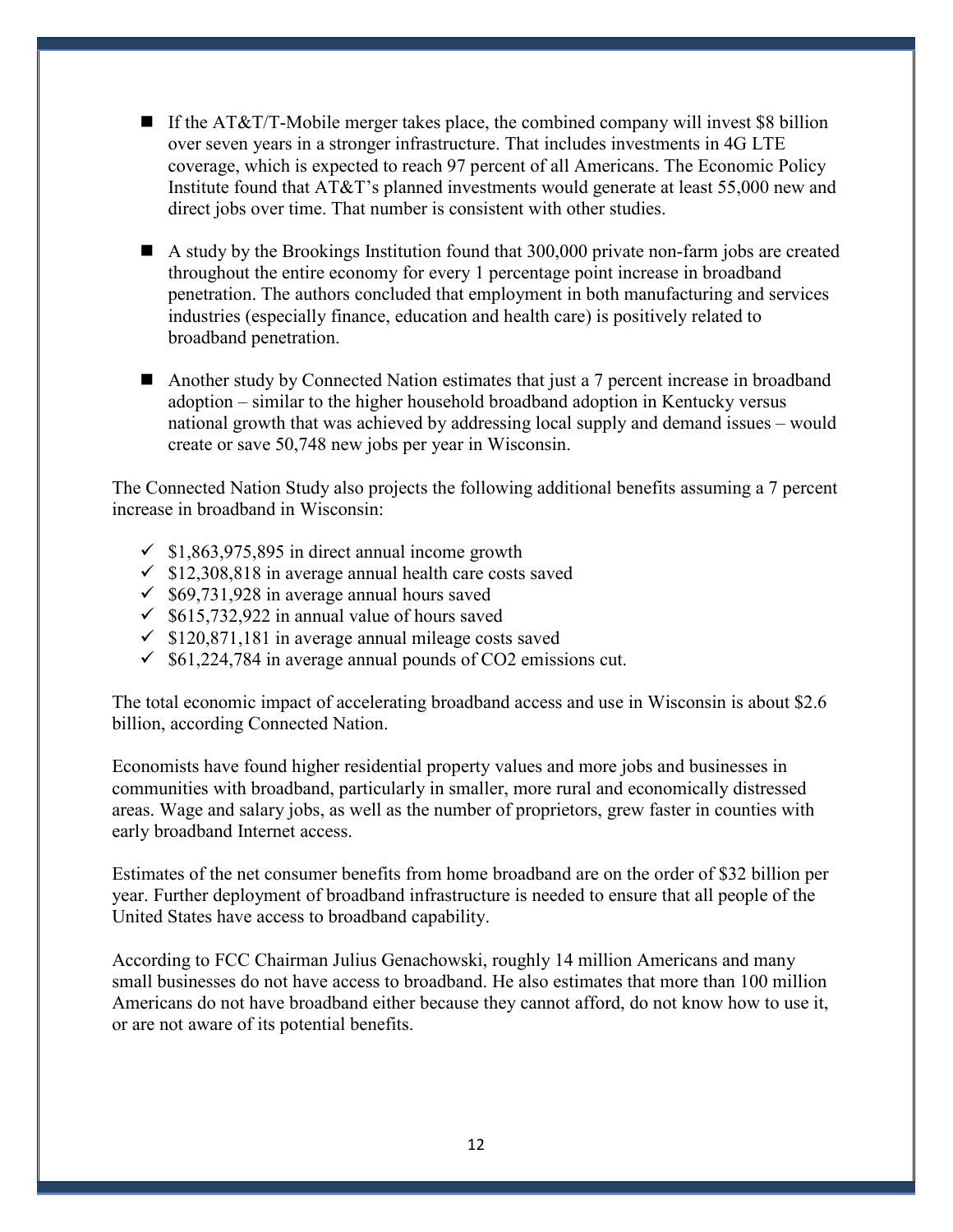#### **Broadband can empower under-served communities**

A report by the U.S. Department of Commerce points out that broadband use at home varies significantly across demographic groups. Persons with high incomes, those who are younger, Asians and whites, the more highly educated, married couples, and the employed tend to have higher rates of broadband use at home. Conversely, persons with low incomes, seniors, minorities, the less-educated, nonfamily households, and the non-employed tend to lag behind other groups in home broadband use.

A recent Pew Internet survey also finds demographic variances in broadband adoption. It shows that percent of white households have broadband, compared to 52 percent black and 47 percent Hispanic (English- and Spanish-speaking) households. Meanwhile, it also reveals that those who have accessed the Internet wirelessly via their laptop or handheld device were 62 percent Hispanic (English- and Spanish-speaking) 59 percent black (non-Hispanic) and 52 percent white (non-Hispanic).

The foregoing research tracks the findings of the National Center for Health Statistics concerning wireless substitution. It found that adults living in poverty (36.3 percent) and adults living near poverty (29 percent) were more likely than higher income adults (19.6 percent) to be living in households with only wireless telephones. And Hispanic adults (30.4 percent) and non-Hispanic black adults (25 percent) were more likely than non-Hispanic white adults (21 percent) to be living in households with only wireless telephones.

The popularity of mobile Internet access among minority groups is helping to "close a looming digital divide stemming from the high cost of in-home Internet access, which can be prohibitive for some," according to a New York Times report.

Another recent Pew survey found that from 2006 to 2008, internet use among Latino adults rose by 10 percentage points, from 54 percent to 64 percent. In comparison, the rates for whites rose 4 percentage points, and the rates for blacks rose only 2 percentage points during that time period. Though Latinos continue to lag behind whites, the gap in Internet use has shrunk considerably.

While statistics related to these minority groups may not directly apply, it is worth noting that northern Wisconsin is home to a significant native American population. In Ashland, Bayfield and Sawyer counties in northwest Wisconsin, for example, native American populations make up between 10.6 percent and 16.7 percent of the population, according to the U.S. Census Bureau.

#### **Conclusions: Why Wisconsin needs greater broadband access**

Access to broadband is becoming increasingly important for employment, education, news, health care, public safety, entertainment and conducting business. It has been a boon to those consumers who have access; it has been an albatross around the necks of those who don't.

In today's fast-changing world, broadband is not a luxury. Rather, it is a necessity – a "musthave" for consumers and businesses alike.